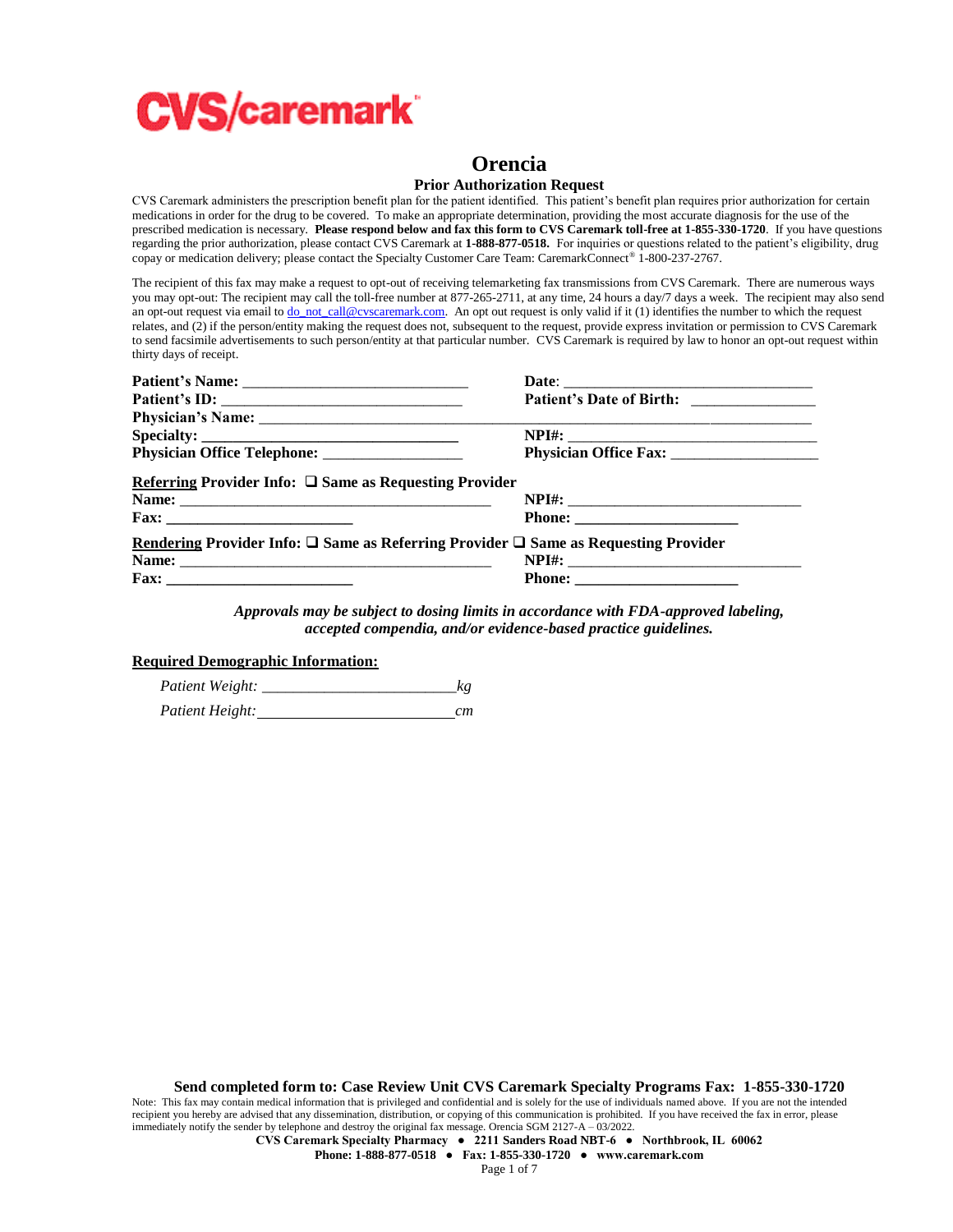## **Exception Criteria Questions:**

- A. Is the product being requested for the treatment of one of the following indications?
	- Ankylosing spondylitis
	- Crohn's disease
	- Plaque psoriasis
	- Polyarticular juvenile idiopathic arthritis
	- Psoriatic arthritis
	- Rheumatoid arthritis

Yes No *If No, skip to Site of Service Questions*

- B. These are the preferred products for which coverage is provided for treatment of the following indications:
	- Ankylosing spondylitis, psoriatic arthritis, rheumatoid arthritis: **Simponi Aria**
	- Plaque psoriasis: **Ilumya,**
	- Polyarticular juvenile idiopathic arthritis: **Simponi Aria**
	- Crohn's disease, ulcerative colitis: **Entyvio and Stelara IV**

Can the patient's treatment be switched to a preferred product?

 Yes, *Please obtain Form for preferred product and submit for corresponding PA*.  $\square$  No

*If diagnosis is Plaque psoriasis, skip to Question K*

- C. Is this request for continuation of therapy with the requested product?  $\Box$  Yes  $\Box$  No, *If No, skip to Question E*
- D. Is the patient currently receiving the requested product through samples or a manufacturer's patient assistance program? If unknown, answer Yes.  $\Box$  Yes  $\Box$  No *If No, skip to Site of Service Questions*
- E. What is the diagnosis?
	- Ankylosing spondylitis Crohn's disease, *skip to Question I*
	- Psoriatic arthritis Polyarticular juvenile idiopathic arthritis, *skip to Question M*
- - Rheumatoid arthritis Other, *skip to Site of Service Questions*
- F. Is the request for an adult patient (18 years of age or older)?  $\Box$  Yes  $\Box$  No If No, skip to Site of Service Questions
- G. Does the patient have a documented inadequate response or intolerable adverse event to the preferred product (Simponi Aria)? .*ACTION REQUIRED: If 'Yes', attach supporting chart note(s)*. Yes, *skip to Site of Service Questions* No
- H. Does the patient have one of the following documented clinical reasons to avoid the preferred product that is a TNF inhibitors (Simponi Aria)? *ACTION REQUIRED***:** *If 'Yes', attach supporting chart note(s).*
	- Not applicable Requested medical is a TNF inhibitor *skip to Site of Service Questions*
	- Yes History of demyelinating disorder, *skip to Site of Service Questions*
	- Yes History of congestive heart failure *skip to Site of Service Questions*
	- Yes History of hepatitis B virus infection *skip to Site of Service Questions*
	- Yes Autoantibody formation/lupus-like syndrome (attributed to TNF inhibitor) *skip to Site of Service Questions*
	- Yes Risk of lymphoma *skip to Site of Service Questions*
	- No None of the above *skip to Site of Service Questions*
- I. Is the request for an adult patient (18 years of age or older)?  $\Box$  Yes  $\Box$  No If No, skip to Site of Service Questions
- J. Does the patient have a documented inadequate response or intolerable adverse event to both of the preferred products (Entyvio and Stelara IV)? *ACTION REQUIRED: If 'Yes', attach supporting chart note(s). If Yes or No, skip to Site of Service Questions*  $\Box$  Yes  $\Box$  No
- K. Is the request for an adult patient (18 years of age or older)  $\Box$  Yes  $\Box$  No *If No, skip to Site of Service Questions*

Note: This fax may contain medical information that is privileged and confidential and is solely for the use of individuals named above. If you are not the intended recipient you hereby are advised that any dissemination, distribution, or copying of this communication is prohibited. If you have received the fax in error, please immediately notify the sender by telephone and destroy the original fax message. Orencia SGM 2127-A – 03/2022.

**CVS Caremark Specialty Pharmacy ● 2211 Sanders Road NBT-6 ● Northbrook, IL 60062**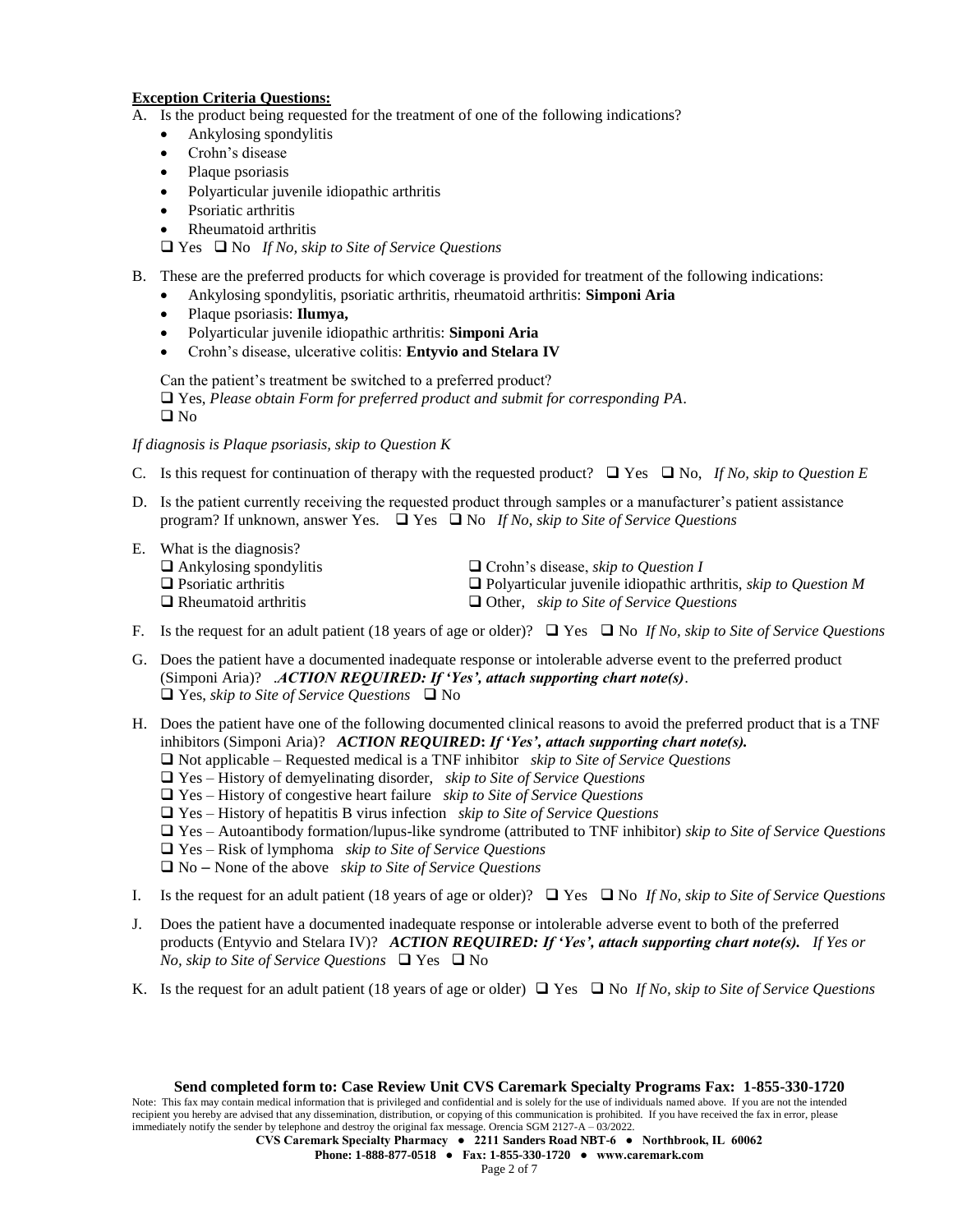- L. Does the patient have a documented inadequate response or intolerable adverse event to the preferred product indicated for plaque psoriasis (Ilumya)? *ACTION REQUIRED: If 'Yes', attach supporting chart note(s). If Yes or No, skip to Site of Service Questions*  $\Box$  Yes  $\Box$  No
- M. Is the request for a patient 2 years of age or older?  $\Box$  Yes  $\Box$  No *If No, skip to Criteria Questions*
- N. Does the patient have a documented inadequate response or intolerable adverse event to the preferred product indicated for polyarticular juvenile idiopathic arthritis (Simponi Aria)? *ACTION REQUIRED: If 'Yes', attach supporting chart note(s). If Yes, skip to Site of Service Questions*  $\Box$  Yes  $\Box$  No
- O. Does the patient have one of the following documented clinical reasons to avoid the preferred product that is a TNF inhibitor (Simponi Aria)? *ACTION REQUIRED: If 'Yes', attach supporting chart note(s).*
	- $\Box$  Not applicable requested medication is a TNF inhibitor
	- $\Box$  Yes History of demyelinating disorder
	- $\Box$  Yes History of congestive heart
	- $\Box$  Yes History of congestive heart failure
	- $\Box$  Yes Autoantibody formation/lupus-like syndrome (attributed to TNF inhibitor)
	- $\Box$  Yes Risk of lymphoma
	- $\Box$  No None of the above

## **Site of Service Questions (SOS):**

- A. Where will this drug be administered?
	- Ambulatory surgical, *skip to Clinical Questions* Home infusion, *skip to Clinical Questions*
	- Off-campus Outpatient Hospital On-campus Outpatient Hospital
	- Physician office, *skip to Clinical Questions* Pharmacy, *skip to Clinical Questions*

B. Is this request to continue previously established treatment with the requested medication?

 $\Box$  Yes – This is a continuation of an existing treatment

 No – This is a new therapy request (patient has not received requested medication in the last 6 months) *skip to Clinical Criteria Questions*

- C. Has the patient experienced an adverse event with the requested product that has not responded to conventional interventions (eg acetaminophen, steroids, diphenhydramine, fluids, or other pre-medications) or a severe adverse event (anaphylaxis, anaphylactoid reactions, myocardial infarction, thromboembolism, or seizures) during or immediately after an infusion? *ACTION REQUIRED: If Yes, please attach supporting clinical documentation.*  $\Box$  Yes, *skip to Clinical Criteria Questions*  $\Box$  No
- D. Is the patient medically unstable which may include respiratory, cardiovascular, or renal conditions that may limit the member's ability to tolerate a large volume or load or predispose the member to a severe adverse event that cannot be managed in an alternate setting without appropriate medical personnel and equipment? *ACTION REQUIRED: If Yes, please attach supporting clinical documentation.*  $\Box$  Yes, *skip to Clinical Criteria Questions*  $\Box$  No
- E. Does the patient have severe venous access issues that require the use of special interventions only available in the outpatient hospital setting? *ACTION REQUIRED: If Yes, please attach supporting clinical documentation.*   $\Box$  Yes, *skip to Clinical Criteria Questions*  $\Box$  No
- F. Does the patient have significant behavioral issues and/or physical or cognitive impairment that would impact the safety of the infusion therapy AND the patient does not have access to a caregiver? *ACTION REQUIRED: If Yes, please attach supporting clinical documentation. Indicate and continue to Clinical Criteria Questions*  $\Box$  Yes  $\Box$  No

**Send completed form to: Case Review Unit CVS Caremark Specialty Programs Fax: 1-855-330-1720** Note: This fax may contain medical information that is privileged and confidential and is solely for the use of individuals named above. If you are not the intended recipient you hereby are advised that any dissemination, distribution, or copying of this communication is prohibited. If you have received the fax in error, please immediately notify the sender by telephone and destroy the original fax message. Orencia SGM 2127-A – 03/2022.

**CVS Caremark Specialty Pharmacy ● 2211 Sanders Road NBT-6 ● Northbrook, IL 60062**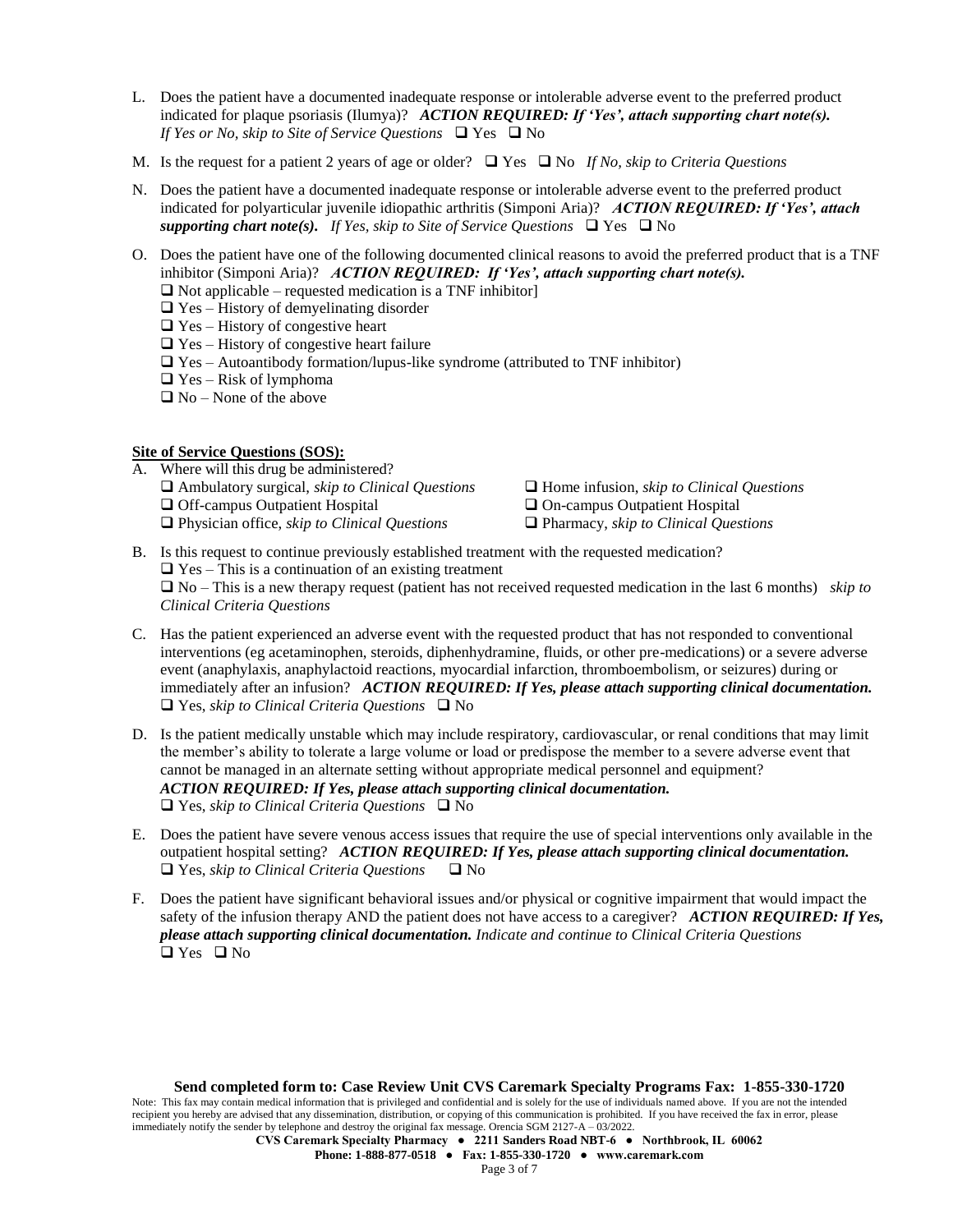### **Clinical Criteria Questions:**

1. What is the prescribed quantity and frequency?

| <b>Loading dose:</b>     |  |
|--------------------------|--|
|                          |  |
|                          |  |
|                          |  |
|                          |  |
| $\Box$ Other             |  |
| <b>Maintenance dose:</b> |  |
|                          |  |
|                          |  |
|                          |  |
|                          |  |
| Other                    |  |
|                          |  |

#### 2. Has the patient been diagnosed with any of the following?

- $\Box$  Moderately to severely active rheumatoid arthritis (RA)
	- Moderately to severely active **polyarticular** juvenile idiopathic arthritis (pJIA)
	- Moderately to severely active **oligoarticular** juvenile idiopathic arthritis
	- $\Box$  Active psoriatic arthritis (PsA)
- $\Box$  Chronic graft versus host disease
- $\Box$  Immune checkpoint inhibitor-related toxicity
- $\Box$  Prophylaxis of acute graft versus host disease
- $\square$  Systemic juvenile idiopathic arthritis (sJIA)
- $\Box$  Other  $\Box$
- 3. What is the ICD-10 code?
- 4. What is the patient's weight? Kg
- Section A: All Requests
- 5. Will the requested drug be used in combination with any other biologic (e.g. Humira) or targeted synthetic disease-modifying antirheumatic drug (DMARD) (e.g., Olumiant, Otezla, Xeljanz)?  $\Box$  Yes  $\Box$  No
- 6. Has the patient ever received (including current utilizers) a biologic (e.g., Humira) or targeted synthetic DMARD (e.g., Olumiant, Xeljanz) associated with an increased risk of tuberculosis? *If Yes, skip to* #10  $\Box$  Yes  $\Box$  No
- 7. Has the patient had a tuberculosis (TB) test (e.g., tuberculosis skin test [PPD], interferon-release assay [IGRA], chest x-ray) within 6 months of initiating therapy?  $\Box$  Yes  $\Box$  No
- 8. What were the results of the tuberculosis (TB) test? Positive for TB Negative for TB,*skip to #10*  Unknown
- 9. Which of the following applies to the patient?
	- Patient has latent TB and treatment for latent TB has been initiated
	- Patient has latent TB and treatment for latent TB has been completed
	- Patient has latent TB and treatment for latent TB has not been initiated
	- □ Patient has active TB
- 10. Is the patient currently receiving Orencia?  $\Box$  Yes  $\Box$  No *If diagnosis is chronic graft versus host disease, Immune checkpoint inhibitor-related toxicity, or Prophylaxis of acute graft versus host disease, skip to diagnosis section.*
- 11. Is this request for continuation of therapy with the requested drug?
	- Yes No *If No, skip to diagnosis section.*

Note: This fax may contain medical information that is privileged and confidential and is solely for the use of individuals named above. If you are not the intended recipient you hereby are advised that any dissemination, distribution, or copying of this communication is prohibited. If you have received the fax in error, please immediately notify the sender by telephone and destroy the original fax message. Orencia SGM 2127-A – 03/2022.

**CVS Caremark Specialty Pharmacy ● 2211 Sanders Road NBT-6 ● Northbrook, IL 60062**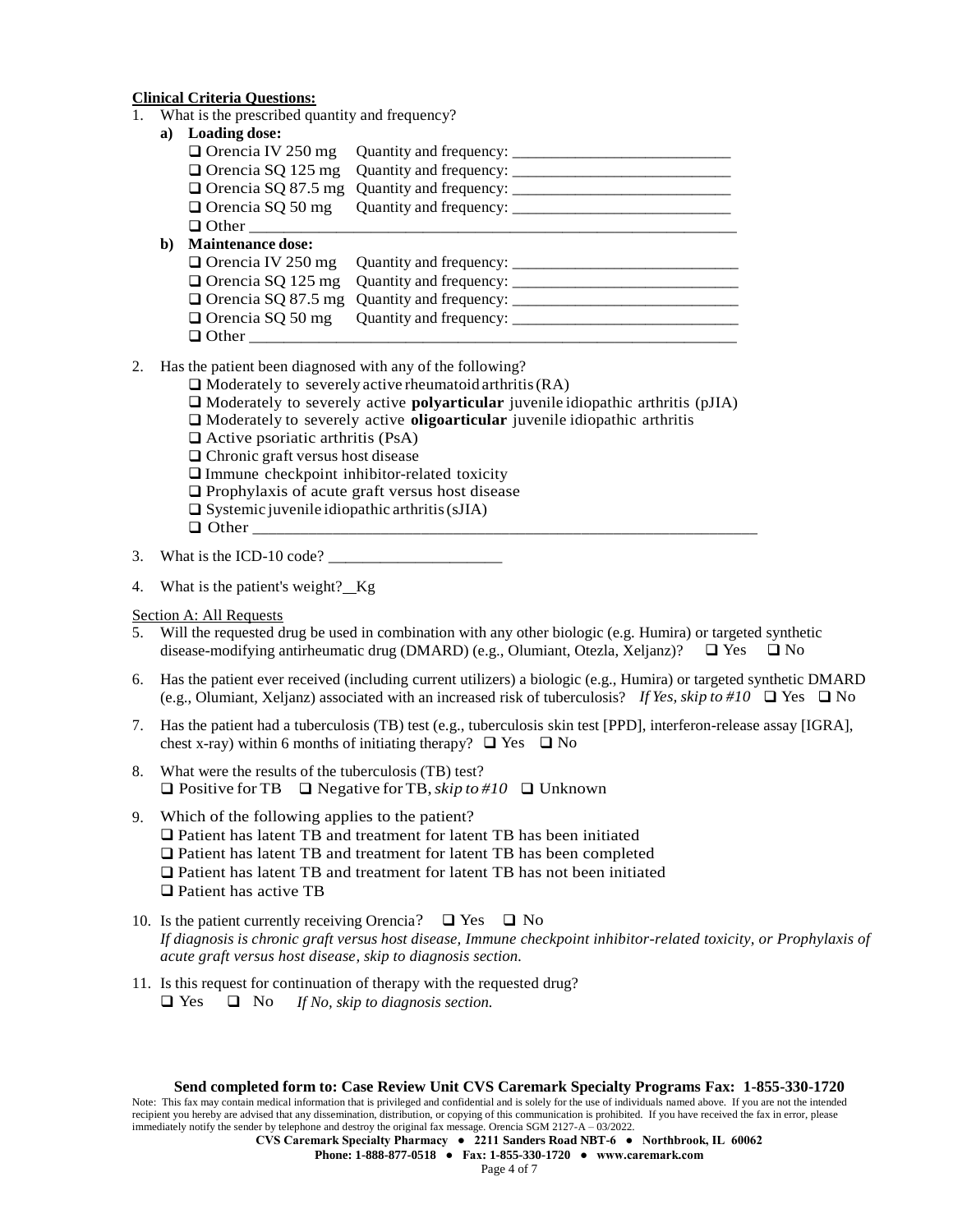- 12. Is the patient currently receiving the requested drug through samples or a manufacturer's patient assistance program? *If Yes or Unknown, skip to diagnosis section.*  $\Box$  Yes  $\Box$  No  $\Box$  Unknown
- 13. Has the patient achieved or maintained positive clinical response as evidenced by low disease activity or improvement in signs and symptoms since starting treatment with the requested drug?  $\Box$  Yes  $\Box$  No

### *Complete the following section based on the patient's diagnosis, if applicable.*

Section B: Rheumatoid Arthritis *Continuation*

14. What is the percent of disease activity improvement from baseline in tender joint count, swollen joint count, pain, or disability? *ACTION REQUIRED: Please attach chart notes or medical record documentation supporting positive clinical response***.** \_\_\_\_\_\_\_\_\_% *No further questions*

*Initiation*

- 15. Has the patient ever received (including current utilizers) a biologic (e.g., Humira) or targeted synthetic DMARD (e.g., Rinvoq, Xeljanz) that is indicated for moderately to severely active rheumatoid arthritis? *ACTION REQUIRED: If Yes, please attach chart notes, medical record documentation, or claims history supporting previous medications tried and no further questions.*  $\Box$  Yes  $\Box$  No
- 16. Does the patient meet either of the following: a) the patient was tested for the rheumatoid factor (RF) biomarker and the RF biomarker test was positive, or b) the patient was tested for the anti-cyclic citrullinated peptide (anti-CCP) biomarker and the anti-CCP biomarker test was positive? *ACTION REQUIRED: If Yes, please attach laboratory results, chart notes, or medical record documentation of biomarker testing and skip to #18*.  $\Box$  Yes  $\Box$  No
- 17. Has the patient been tested for all of the following biomarkers: a) rheumatoid factor (RF), b) anti-cyclic citrullinated peptide (anti-CCP), and c) C-reactive protein (CRP) and/or erythrocyte sedimentation rate (ESR)? *ACTION REQUIRED: If Yes, please attach laboratory results, chart notes, or medical record documentation of biomarker testing.* □ Yes □ No
- 18. Has the patient experienced an inadequate response after at least 3 months of treatment with methotrexate at a dose greater than or equal to 15 mg per week? *ACTION REQUIRED: If Yes, please attach chart notes, medical record documentation, or claims history supporting previous medications tried, including response to therapy and no further questions*.  $\Box$  Yes  $\Box$  No
- 19. Hasthe patient experiencedanintolerance tomethotrexate? *ACTION REQUIRED: If Yes, please attach chart notes, medical record documentation, or claims history supporting previous medications tried, including response to therapy and no further questions.*  $\Box$  Yes  $\Box$  No
- 20. Doesthe patient have a contraindicationtomethotrexate? *ACTION REQUIRED: If Yes, please attach documentation of clinical reason to avoid therapy and indicate the contraindication.* Yes No *If Yes, please indicate the contraindication:* \_\_\_\_\_\_\_\_\_\_\_\_\_\_

Section C: Articular Juvenile Idiopathic Arthritis

*Continuation*

- 21. Which of the following has the patient experienced an improvement in from baseline? *ACTION REQUIRED: Please attach chart notes or medical record documentation supporting positive clinical response. No further questions after answering.*
	- $\Box$  Number of joints with active arthritis (e.g., swelling, pain, limitation of motion)
	- $\Box$  Functional ability
	- $\Box$  Number of joints with limitation of movement
	- $\Box$  None of the above

*Initiation*

22. Has the patient ever received (including current utilizers) a biologic (e.g., Humira) or targeted synthetic diseasemodifying antirheumatic drug (DMARD) indicated for moderately to severely active articular juvenile idiopathic arthritis? *ACTION REQUIRED: If Yes, please attach chart notes, medical record documentation, or claims history supporting previous medications tried and no further questions.*  $\Box$  Yes  $\Box$  No

### **Send completed form to: Case Review Unit CVS Caremark Specialty Programs Fax: 1-855-330-1720**

Note: This fax may contain medical information that is privileged and confidential and is solely for the use of individuals named above. If you are not the intended recipient you hereby are advised that any dissemination, distribution, or copying of this communication is prohibited. If you have received the fax in error, please immediately notify the sender by telephone and destroy the original fax message. Orencia SGM 2127-A – 03/2022.

**CVS Caremark Specialty Pharmacy ● 2211 Sanders Road NBT-6 ● Northbrook, IL 60062**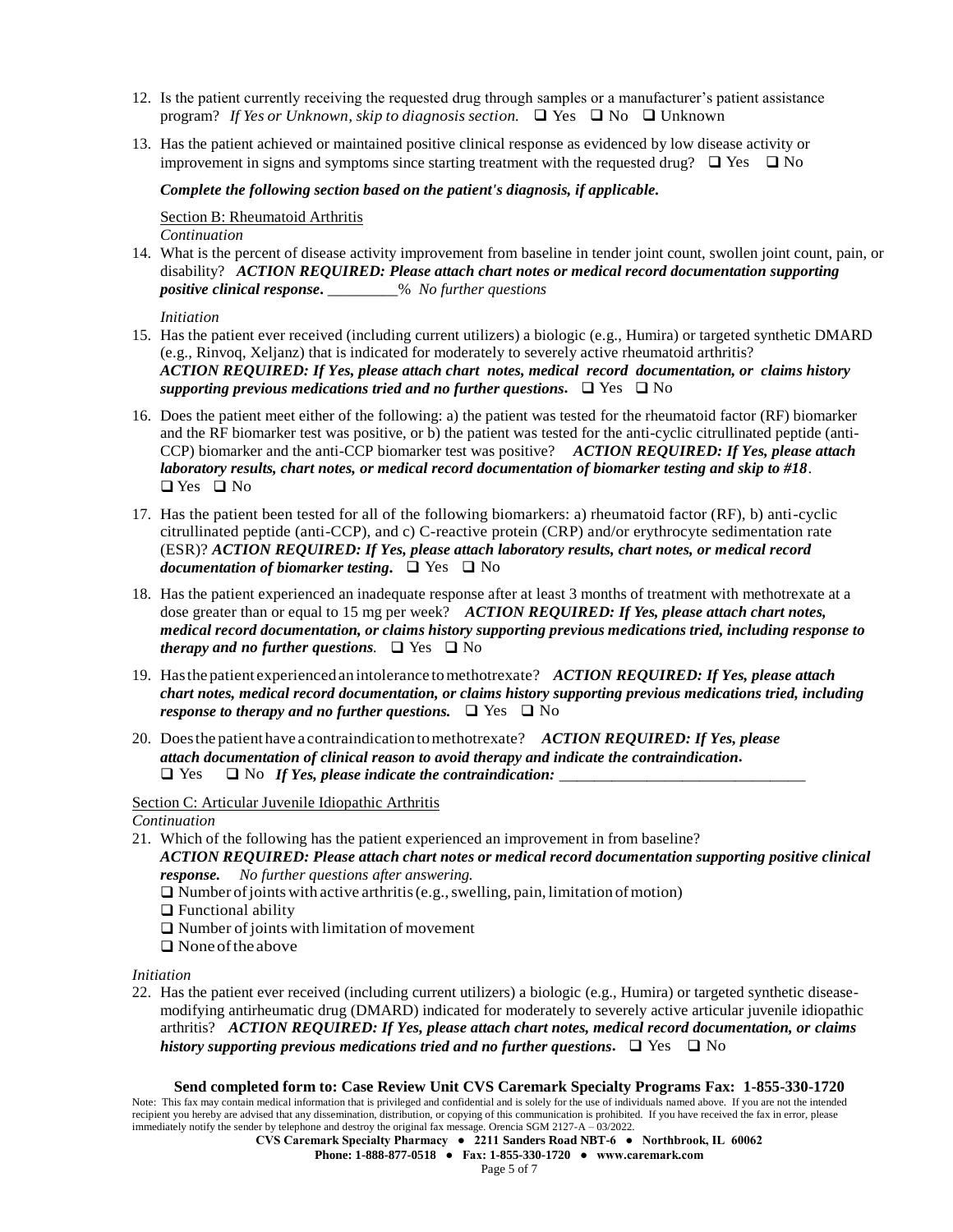- 23. Has the patient had an inadequate response to methotrexate or another non-biologic DMARD administered at an adequate dose and duration? *ACTION REQUIRED: If Yes, please attach chart notes, medical record documentation, or claims history supporting previous medications tried, including response to therapy and no further questions.*  $\Box$  Yes  $\Box$  No
- 24. Does the patient have any of the following risk factors?  $\Box$  Positive rheumatoid factor  $\Box$  Pre-existing joint damage  $\Box$  Positive anti-cyclic citrullinated peptide antibodies  $\Box$  None of the above
- 25. Does the patient meet any of the following?  $\Box$  High-risk joints are involved (e.g., cervical spine, wrist, or hip)  $\Box$  High disease activity  $\Box$  High risk for disabling joint disease  $\Box$  None of the above

## Section D: Psoriatic Arthritis

*Continuation*

26. Which of the following has the patient experienced an improvement in from baseline? *ACTION REQUIRED: Please attach chart notes or medical record documentation supporting positive clinical response. No further questions after answering.*  $\Box$  Number of swollen joints  $\Box$  Enthesitis  $\Box$  Number of tender joints  $\Box$  Skin and/or nail involvement  $\Box$  Dactylitis  $\Box$  None of the above

Section E: Chronic Graft Versus Host Disease

- 27. Hasthe patient experiencedaninadequate responsetosystemic corticosteroids? *ACTION REQUIRED: If Yes, please attach chart notes, medical record documentation, or claims history supporting previous medications tried, including response to therapy and skip to #29.*  $\Box$  Yes  $\Box$  No
- 28. Doesthe patient have anintolerance or contraindicationto corticosteroids? *ACTION REQUIRED: If Yes, please attach documentation of clinical reason to avoid therapy.*  $\Box$  Yes  $\Box$  No
- 29. Is the requested quantity supported by dosing guidelines found in the compendia or current literature (e.g., Micromedex DrugDex, NCCN compendia, current treatment guidelines)?  $\Box$  Yes  $\Box$  No

Section F: Immune Checkpoint Inhibitor-Related Toxicity

- 30. Does the patient have cardiac toxicity?  $\Box$  Yes  $\Box$  No
- 31. Is the requested quantity supported by dosing guidelines found in the compendia or current literature (e.g., Micromedex DrugDex, NCCN compendia, current treatment guidelines)?  $\Box$  Yes  $\Box$  No

Section G: Prophylaxis of Acute Graft Versus Host Disease

- 32. Is the patient undergoing hematopoietic stem cell transplantation (HSCT) from a matched or 1 allelemismatched unrelated-donor?  $\Box$  Yes  $\Box$  No
- 33. Will the requested medication be used in combination with a calcineurin inhibitor (e.g., cyclosporine, tacrolimus) and methotrexate?  $\Box$  Yes  $\Box$  No

Note: This fax may contain medical information that is privileged and confidential and is solely for the use of individuals named above. If you are not the intended recipient you hereby are advised that any dissemination, distribution, or copying of this communication is prohibited. If you have received the fax in error, please immediately notify the sender by telephone and destroy the original fax message. Orencia SGM 2127-A – 03/2022.

**CVS Caremark Specialty Pharmacy ● 2211 Sanders Road NBT-6 ● Northbrook, IL 60062**